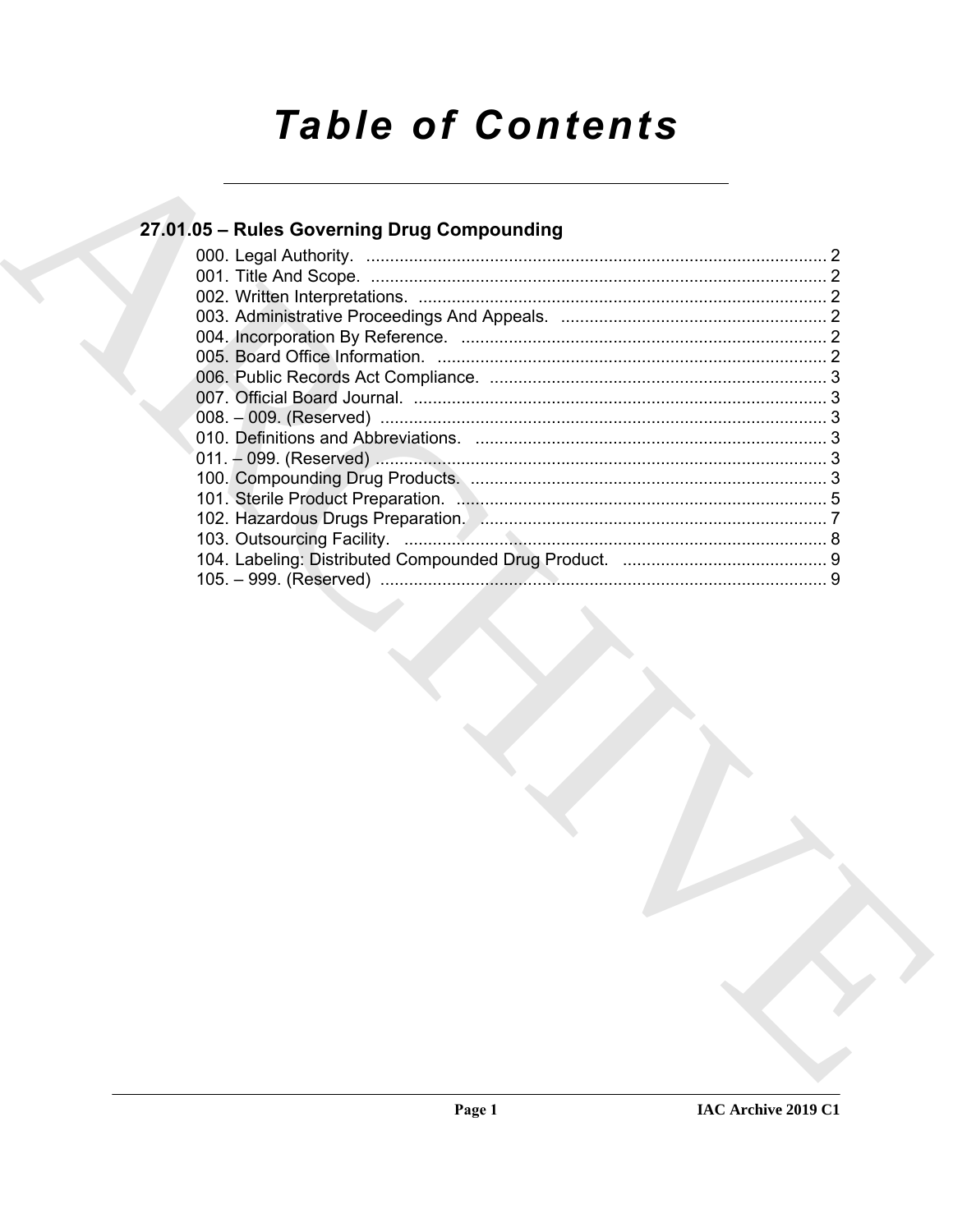#### **IDAPA 27 TITLE 01 CHAPTER 05**

#### **27.01.05 – RULES GOVERNING DRUG COMPOUNDING**

#### <span id="page-1-10"></span><span id="page-1-1"></span><span id="page-1-0"></span>**000. LEGAL AUTHORITY.**

This chapter is adopted under the legal authority of the Uniform Controlled Substances Act, Title 37, Chapter 27, Idaho Code; the Idaho Pharmacy Act, the Idaho Wholesale Drug Distribution Act, and the Idaho Legend Drug Donation Act, Title 54, Chapter 17, Idaho Code; and specifically pursuant to Sections 37-2702, 37-2715, 54-1717, 54-1755, and 54-1763, Idaho Code. 54-1753, 54-1755, and 54-1763, Idaho Code.

#### <span id="page-1-11"></span><span id="page-1-2"></span>**001. TITLE AND SCOPE.**

In addition to the General Provisions set forth in IDAPA 27.01.01, "General Provisions," the following title and scope shall apply to these rules: (7-1-18) (3-1-18)

**01. Title**. The title of this chapter is "Rules Governing Drug Compounding," IDAPA 27, Title 01,  $\ell$  Chapter 05. (7-1-18)

**02. Scope**. The scope of this chapter includes, but is not limited to, provision for, and clarification of, the Board's assigned responsibility to regulate and control drug compounding. (7-1-18)

#### <span id="page-1-12"></span><span id="page-1-3"></span>**002. WRITTEN INTERPRETATIONS.**

In accordance with Title 67, Chapter 52, Idaho Code, this agency may have written statements that pertain to the interpretation of, or to compliance with the rules of this chapter. Any such documents are available for public inspection and copying at cost at the Idaho Board of Pharmacy office.  $(7-1-18)$ 

#### <span id="page-1-7"></span><span id="page-1-4"></span>**003. ADMINISTRATIVE PROCEEDINGS AND APPEALS.**

Administrative proceedings and appeals are administered by the Board in accordance with the "Idaho Rules of Administrative Procedure of the Attorney General," IDAPA 04.11.01, Subchapter B -- Contested Cases, Rules 100 through 800. (7-1-18)

**01. Place and Time for Filing**. Documents in rulemakings or contested cases must be filed with the executive director of the Board at the Board office between the hours of 8 a.m. and 5 p.m., Mountain Time, Monday through Friday, excluding state holidays. (7-1-18)

**EXAMPLE ROS**<br>
27 **CHARCH CONTROL CONTROVERING** DRUG COMPONDIBING<br>
1980. LETTLE AND INTELLE AND INSTEAD OF THE UNIVERSITY CONTROL SUBSISTING TO THE CONTROL CONTROL CONTROL CONTROL CONTROL CONTROL CONTROL CONTROL CONTROL C **Manner of Filing**. One (1) original of each document is sufficient for filing; however, the person or officer presiding over a particular rulemaking or contested case proceeding may require the filing of additional copies. A document may be filed with the Board by e-mail or fax if legible, complete, and received during the Board's office hours. The filing party is responsible for verifying with Board staff that an e-mail or fax was successfully and legibly received. (7-1-18)

#### <span id="page-1-9"></span><span id="page-1-5"></span>**004. INCORPORATION BY REFERENCE.**

No documents have been incorporated by reference into these rules. (7-1-18)

#### <span id="page-1-6"></span>**005. BOARD OFFICE INFORMATION.**

- <span id="page-1-8"></span>**01. Street Address**. The office is located at 1199 Shoreline Lane, Suite 303, Boise, Idaho. (7-1-18)
- **02. Mailing Address**. The mailing address is P.O. Box 83720, Boise, Idaho 83720-0067. (7-1-18)
- **03. Telephone Number**. The telephone number is (208) 334-2356. (7-1-18)
- **04. Fax Number**. The fax number is (208) 334-3536. (7-1-18)
- **05. Electronic Address**. The website address is https://bop.idaho.gov. (7-1-18)
- **06. Office Hours**. The office hours are 8 a.m. to 5 p.m., Mountain Time, Monday through Friday,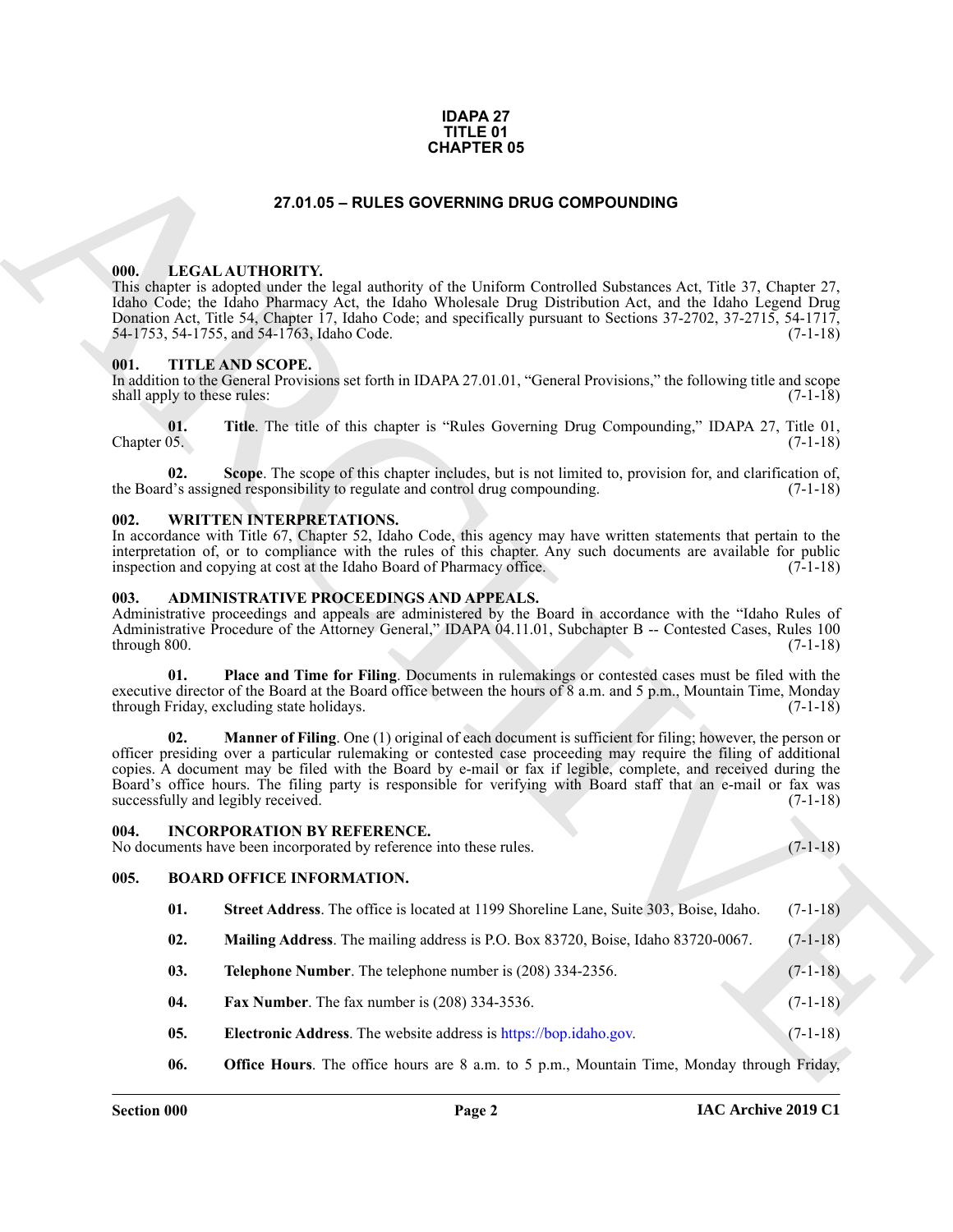#### <span id="page-2-11"></span><span id="page-2-0"></span>**006. PUBLIC RECORDS ACT COMPLIANCE.**

#### <span id="page-2-10"></span><span id="page-2-1"></span>**007. OFFICIAL BOARD JOURNAL.**

#### <span id="page-2-2"></span>**008. – 009. (RESERVED)**

#### <span id="page-2-9"></span><span id="page-2-3"></span>**010. DEFINITIONS AND ABBREVIATIONS.**

#### <span id="page-2-4"></span>**011. – 099. (RESERVED)**

#### <span id="page-2-7"></span><span id="page-2-6"></span><span id="page-2-5"></span>**100. COMPOUNDING DRUG PRODUCTS.**

| <b>State Board of Pharmacy</b> |                                                                                                                | <b>Rules Governing Drug Compounding</b>                                                                                                                                                                                                                                                                                                                                                                                                      |            |
|--------------------------------|----------------------------------------------------------------------------------------------------------------|----------------------------------------------------------------------------------------------------------------------------------------------------------------------------------------------------------------------------------------------------------------------------------------------------------------------------------------------------------------------------------------------------------------------------------------------|------------|
| excluding state holidays.      |                                                                                                                |                                                                                                                                                                                                                                                                                                                                                                                                                                              | $(7-1-18)$ |
| 006.<br>1, Idaho Code.         | PUBLIC RECORDS ACT COMPLIANCE.                                                                                 | Board of Pharmacy records and filings are subject to compliance with the Idaho Public Records Act, Title 74, Chapter                                                                                                                                                                                                                                                                                                                         | $(7-1-18)$ |
| 007.<br>proof of notification. | OFFICIAL BOARD JOURNAL.                                                                                        | The official journal of the Board is the electronic Idaho State Board of Pharmacy Newsletter. A link to recent versions<br>of the newsletter is posted on the Board's website. Board licensees and registrants are presumed to have knowledge of<br>the contents of the newsletter on the date of publication. The newsletter may be used in administrative hearings as                                                                      | $(7-1-18)$ |
| $008.-009.$                    | (RESERVED)                                                                                                     |                                                                                                                                                                                                                                                                                                                                                                                                                                              |            |
| 010.                           | DEFINITIONS AND ABBREVIATIONS.                                                                                 | The definitions set forth in Sections 54-1705 and 37-2701, Idaho Code, are applicable to these rules. In addition, the<br>definitions and abbreviations found at IDAPA 27.01.01.010 through 012 are applicable to these rules.                                                                                                                                                                                                               | $(7-1-18)$ |
| $011. - 099.$                  | (RESERVED)                                                                                                     |                                                                                                                                                                                                                                                                                                                                                                                                                                              |            |
| <b>100.</b>                    | <b>COMPOUNDING DRUG PRODUCTS.</b><br>Any compounding that is not permitted herein is considered manufacturing. |                                                                                                                                                                                                                                                                                                                                                                                                                                              | $(7-1-18)$ |
| 01.                            | Idaho, except these rules do not apply to:                                                                     | Application. This rule applies to any person, including any business entity, authorized to engage in<br>the practice of non-sterile compounding, sterile compounding, and sterile prepackaging of drug products in or into                                                                                                                                                                                                                   | $(7-1-18)$ |
| a.                             | Compound positron emission tomography drugs;                                                                   |                                                                                                                                                                                                                                                                                                                                                                                                                                              | $(7-1-18)$ |
| b.                             | Radiopharmaceutics;                                                                                            |                                                                                                                                                                                                                                                                                                                                                                                                                                              | $(7-1-18)$ |
| $c_{\cdot}$                    |                                                                                                                | The reconstitution of a non-sterile drug or a sterile drug for immediate administration;                                                                                                                                                                                                                                                                                                                                                     | $(7-1-18)$ |
| d.                             | The addition of a flavoring agent to a drug product; and                                                       |                                                                                                                                                                                                                                                                                                                                                                                                                                              | $(7-1-18)$ |
| e.<br>approved labeling.       |                                                                                                                | Product preparation of a non-sterile, non-hazardous drug according to the manufacturer's FDA                                                                                                                                                                                                                                                                                                                                                 | $(7-1-18)$ |
| 02.                            | <b>General Compounding Standards.</b>                                                                          |                                                                                                                                                                                                                                                                                                                                                                                                                                              | $(7-1-18)$ |
|                                |                                                                                                                | Active Pharmaceutical Ingredients. All active pharmaceutical ingredients must be obtained from an<br>FDA registered manufacturer. FDA registration as a foreign manufacturer satisfies this requirement.                                                                                                                                                                                                                                     | $(7-1-18)$ |
| b.                             |                                                                                                                | Certificate of Analysis (COA). Unless the active pharmaceutical ingredient complies with the<br>standards of an applicable USP-NF monograph, a COA must be obtained for all active pharmaceutical ingredients<br>procured for compounding and retained for a period of not less than three (3) years from the date the container is<br>emptied, expired, returned, or disposed of. The following minimum information is required on the COA: | $(7-1-18)$ |
| i.                             | Product name;                                                                                                  |                                                                                                                                                                                                                                                                                                                                                                                                                                              | $(7-1-18)$ |
| ii.                            | Lot number;                                                                                                    |                                                                                                                                                                                                                                                                                                                                                                                                                                              | $(7-1-18)$ |
| iii.                           | Expiration date; and                                                                                           |                                                                                                                                                                                                                                                                                                                                                                                                                                              | $(7-1-18)$ |
| iv.                            | Assay.                                                                                                         |                                                                                                                                                                                                                                                                                                                                                                                                                                              | $(7-1-18)$ |
|                                | Equipment. Equipment and utensils must be of suitable design and composition and cleaned,                      |                                                                                                                                                                                                                                                                                                                                                                                                                                              |            |

#### <span id="page-2-8"></span>**02. General Compounding Standards**. (7-1-18)

| 1.   | Product name;        | $(7-1-18)$ |
|------|----------------------|------------|
| ii.  | Lot number;          | $(7-1-18)$ |
| iii. | Expiration date; and | $(7-1-18)$ |
| iv.  | Assay.               | $(7-1-18)$ |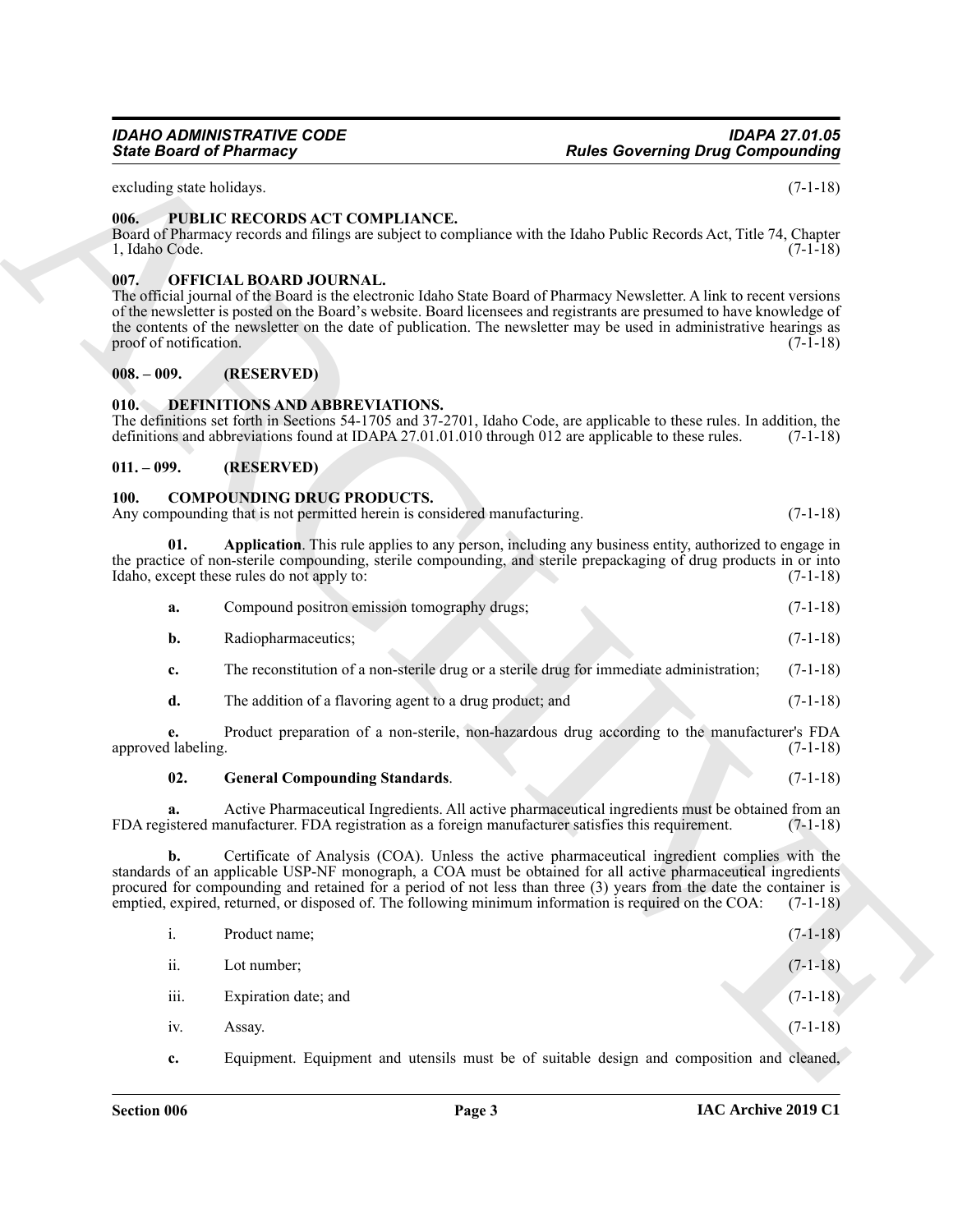#### <span id="page-3-2"></span><span id="page-3-1"></span>**04. Limited Compounding**. (7-1-18)

#### <span id="page-3-0"></span>**05. Drug Compounding Controls**. (7-1-18)

|                                | <b>State Board of Pharmacy</b>                                                                                                                                                                                                                                                                                                                                                                                                                                                                                                                                                                                                                | <b>Rules Governing Drug Compounding</b> |            |
|--------------------------------|-----------------------------------------------------------------------------------------------------------------------------------------------------------------------------------------------------------------------------------------------------------------------------------------------------------------------------------------------------------------------------------------------------------------------------------------------------------------------------------------------------------------------------------------------------------------------------------------------------------------------------------------------|-----------------------------------------|------------|
|                                | sanitized, or sterilized as appropriate prior to use.                                                                                                                                                                                                                                                                                                                                                                                                                                                                                                                                                                                         |                                         | $(7-1-18)$ |
| $\mathbf{d}$ .                 | Disposal of Compromised Drugs. When the correct identity, purity, strength, and sterility of<br>ingredients and components cannot be confirmed (in cases of, for example, unlabeled syringes, opened ampoules,<br>punctured stoppers of vials and bags, and containers of ingredients with incomplete labeling) or when the ingredients<br>and components do not possess the expected appearance, aroma, and texture, they must be removed from stock and<br>isolated for return, reclamation, or destruction.                                                                                                                                |                                         | $(7-1-18)$ |
| 03.                            | Prohibited Compounding. Compounding any drug product for human use that the FDA has<br>identified as presenting demonstrable difficulties in compounding or has withdrawn or removed from the market for<br>safety or efficacy reasons is prohibited.                                                                                                                                                                                                                                                                                                                                                                                         |                                         | $(7-1-18)$ |
| 04.                            | <b>Limited Compounding.</b>                                                                                                                                                                                                                                                                                                                                                                                                                                                                                                                                                                                                                   |                                         | $(7-1-18)$ |
| a.<br>prescription drug order. | Triad Relationship. A pharmacist may compound a drug product in the usual course of professional<br>practice for an individual patient pursuant to an established prescriber/patient/pharmacist relationship and a valid                                                                                                                                                                                                                                                                                                                                                                                                                      |                                         | $(7-1-18)$ |
| b.                             | Commercially Available Products. A drug product that is commercially available may only be<br>compounded if not compounded regularly or in inordinate amounts and if:                                                                                                                                                                                                                                                                                                                                                                                                                                                                         |                                         | $(7-1-18)$ |
| 1.<br>significance; or         | It is medically warranted to provide an alternate ingredient, dosage form, or strength of                                                                                                                                                                                                                                                                                                                                                                                                                                                                                                                                                     |                                         | $(7-1-18)$ |
| ii.<br>needs.                  | The commercial product is not reasonably available in the market in time to meet the patient's                                                                                                                                                                                                                                                                                                                                                                                                                                                                                                                                                |                                         | $(7-1-18)$ |
|                                | Anticipatory Compounding. Limited quantities of a drug product may be compounded or sterile<br>prepackaged prior to receiving a valid prescription drug order based on a history of receiving valid prescription drug<br>orders for the compounded or sterile prepackaged drug product.                                                                                                                                                                                                                                                                                                                                                       |                                         | $(7-1-18)$ |
| 05.                            | <b>Drug Compounding Controls.</b>                                                                                                                                                                                                                                                                                                                                                                                                                                                                                                                                                                                                             |                                         | $(7-1-18)$ |
| a.                             | Policies and Procedures. In consideration of the applicable provisions of USP 795 concerning<br>pharmacy compounding of non-sterile preparations, USP 797 concerning sterile preparations, Chapter 1075 of the<br>USP-NF concerning good compounding practices, and Chapter 1160 of the USP-NF concerning pharmaceutical<br>calculations, policies and procedures for the compounding or sterile prepackaging of drug products must ensure the<br>safety, identity, strength, quality, and purity of the finished product, and must include any of the following that are<br>applicable to the scope of compounding practice being performed: |                                         | $(7-1-18)$ |
| i.                             | Appropriate packaging, handling, transport, and storage requirements;                                                                                                                                                                                                                                                                                                                                                                                                                                                                                                                                                                         |                                         | $(7-1-18)$ |
| ii.                            | Accuracy and precision of calculations, measurements, and weighing;                                                                                                                                                                                                                                                                                                                                                                                                                                                                                                                                                                           |                                         | $(7-1-18)$ |
| iii.                           | Determining ingredient identity, quality, and purity;                                                                                                                                                                                                                                                                                                                                                                                                                                                                                                                                                                                         |                                         | $(7-1-18)$ |
| iv.                            | Labeling accuracy and completeness;                                                                                                                                                                                                                                                                                                                                                                                                                                                                                                                                                                                                           |                                         | $(7-1-18)$ |
| V.                             | Beyond use dating;                                                                                                                                                                                                                                                                                                                                                                                                                                                                                                                                                                                                                            |                                         | $(7-1-18)$ |
| vi.                            | Auditing for deficiencies, including routine environmental sampling, quality and accuracy testing,<br>and maintaining inspection and testing records;                                                                                                                                                                                                                                                                                                                                                                                                                                                                                         |                                         | $(7-1-18)$ |
|                                |                                                                                                                                                                                                                                                                                                                                                                                                                                                                                                                                                                                                                                               |                                         |            |
| vii.                           | Maintaining environmental quality control; and                                                                                                                                                                                                                                                                                                                                                                                                                                                                                                                                                                                                |                                         | $(7-1-18)$ |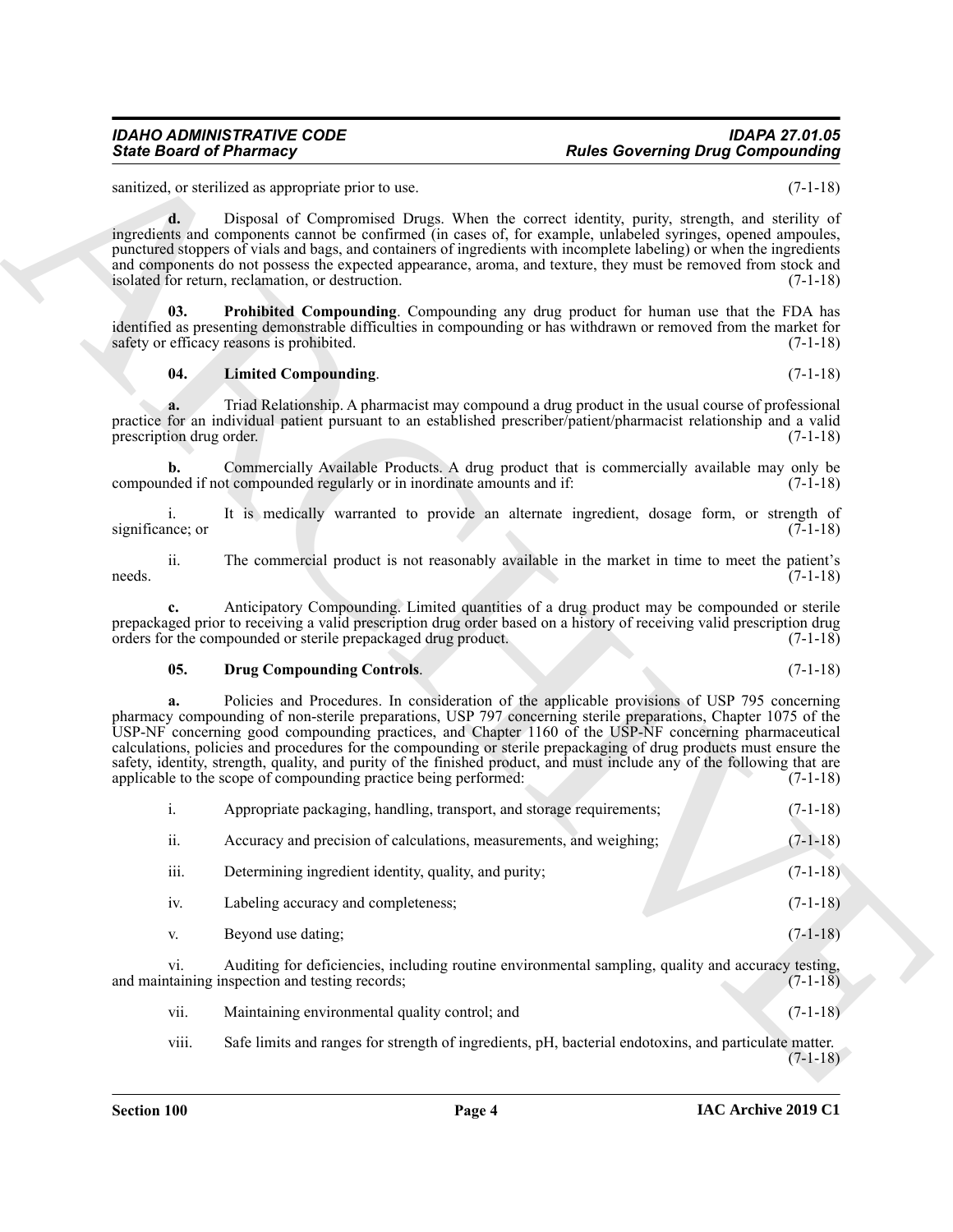| 1. | Production date; | $(7-1-18)$ |
|----|------------------|------------|
|    |                  |            |

| ii. | Bevond use date: |  | $(7-1-18)$ |
|-----|------------------|--|------------|
|     |                  |  |            |

#### <span id="page-4-4"></span><span id="page-4-3"></span><span id="page-4-2"></span><span id="page-4-1"></span><span id="page-4-0"></span>**101. STERILE PRODUCT PREPARATION.**

| <b>State Board of Pharmacy</b>         |                                                                                     | <b>Rules Governing Drug Compounding</b>                                                                                                                                                                                                                                                                                                                                                                                                                                                                                                                                                                                                                                                       |             |
|----------------------------------------|-------------------------------------------------------------------------------------|-----------------------------------------------------------------------------------------------------------------------------------------------------------------------------------------------------------------------------------------------------------------------------------------------------------------------------------------------------------------------------------------------------------------------------------------------------------------------------------------------------------------------------------------------------------------------------------------------------------------------------------------------------------------------------------------------|-------------|
| $\mathbf{b}$ .                         |                                                                                     | Accuracy. Components including, but not limited to, bulk drug substances, used in the<br>compounding or sterile prepackaging of drug products must be accurately weighed, measured, or subdivided, as<br>appropriate. The amount of each active ingredient contained within a compounded drug product must not vary from<br>the labeled potency by more than the drug product's acceptable potency range listed in the USP-NF monograph for<br>that product. If USP-NF does not publish a range for a particular drug product, the active ingredients must not contain<br>less than ninety percent (90%) and not more than one hundred ten percent (110%) of the potency stated on the label. | $(7-1-18)$  |
| c.<br>including:                       |                                                                                     | Non-Patient Specific Records. Except for drug products that are being compounded or sterile<br>prepackaged for direct administration, a production record of drug products compounded or sterile prepackaged in<br>anticipation of receiving prescription drug orders or distributed in the absence of a patient specific prescription drug<br>order ("office use") solely as permitted in these rules, must be prepared and kept for each drug product prepared,                                                                                                                                                                                                                             | $(7-1-18)$  |
| i.                                     | Production date;                                                                    |                                                                                                                                                                                                                                                                                                                                                                                                                                                                                                                                                                                                                                                                                               | $(7-1-18)$  |
| ii.                                    | Beyond use date;                                                                    |                                                                                                                                                                                                                                                                                                                                                                                                                                                                                                                                                                                                                                                                                               | $(7-1-18)$  |
| iii.                                   | List and quantity of each ingredient;                                               |                                                                                                                                                                                                                                                                                                                                                                                                                                                                                                                                                                                                                                                                                               | $(7-1-18)$  |
| iv.                                    | Internal control or serial number; and                                              |                                                                                                                                                                                                                                                                                                                                                                                                                                                                                                                                                                                                                                                                                               | $(7-1-18)$  |
| V.<br>the accuracy of these processes. |                                                                                     | Initials or unique identifier of all persons involved in the process or the compounder responsible for                                                                                                                                                                                                                                                                                                                                                                                                                                                                                                                                                                                        | $(7-1-18)$  |
| 101.                                   | STERILE PRODUCT PREPARATION.                                                        |                                                                                                                                                                                                                                                                                                                                                                                                                                                                                                                                                                                                                                                                                               |             |
| 01.                                    | of sterile compounding and sterile prepackaging in or into Idaho.                   | Application. In addition to all other applicable rules in this chapter, including the rules governing<br>Compounding Drug Products, these rules apply to all persons, including any business entity, engaged in the practice                                                                                                                                                                                                                                                                                                                                                                                                                                                                  | $(7-1-18)$  |
| 02.                                    | prepared in the following dosage forms:                                             | Dosage Forms Requiring Sterility. The sterility of compounded biologics, diagnostics, drugs,<br>nutrients, and radiopharmaceuticals must be maintained or the compounded drug product must be sterilized when                                                                                                                                                                                                                                                                                                                                                                                                                                                                                 | $(7-1-18)$  |
| a.<br>mucosa only;                     |                                                                                     | Aqueous bronchial and nasal inhalations, except sprays and irrigations intended to treat nasal                                                                                                                                                                                                                                                                                                                                                                                                                                                                                                                                                                                                | $(4-11-19)$ |
| b.                                     | Baths and soaks for live organs and tissues;                                        |                                                                                                                                                                                                                                                                                                                                                                                                                                                                                                                                                                                                                                                                                               | $(7-1-18)$  |
| c.                                     |                                                                                     | Injections (for example, colloidal dispersions, emulsions, solutions, suspensions);                                                                                                                                                                                                                                                                                                                                                                                                                                                                                                                                                                                                           | $(7-1-18)$  |
| d.                                     | Irrigations for wounds and body cavities;                                           |                                                                                                                                                                                                                                                                                                                                                                                                                                                                                                                                                                                                                                                                                               | $(7-1-18)$  |
| e.                                     | Ophthalmic drops and ointments; and                                                 |                                                                                                                                                                                                                                                                                                                                                                                                                                                                                                                                                                                                                                                                                               | $(7-1-18)$  |
| f.                                     | Tissue implants.                                                                    |                                                                                                                                                                                                                                                                                                                                                                                                                                                                                                                                                                                                                                                                                               | $(7-1-18)$  |
| 03.                                    | sterility and minimizes the introduction of particulate matter;                     | Compounder Responsibilities. Compounders and sterile prepackagers are responsible for<br>ensuring that sterile products are accurately identified, measured, diluted, and mixed and are correctly purified,<br>sterilized, packaged, sealed, labeled, stored, dispensed, and distributed, as well as prepared in a manner that maintains                                                                                                                                                                                                                                                                                                                                                      | $(7-1-18)$  |
| a.                                     |                                                                                     | Unless following manufacturer's guidelines or another reliable literature source, opened or partially                                                                                                                                                                                                                                                                                                                                                                                                                                                                                                                                                                                         | $(7-1-18)$  |
|                                        | used packages of ingredients for subsequent use must be properly stored as follows; |                                                                                                                                                                                                                                                                                                                                                                                                                                                                                                                                                                                                                                                                                               |             |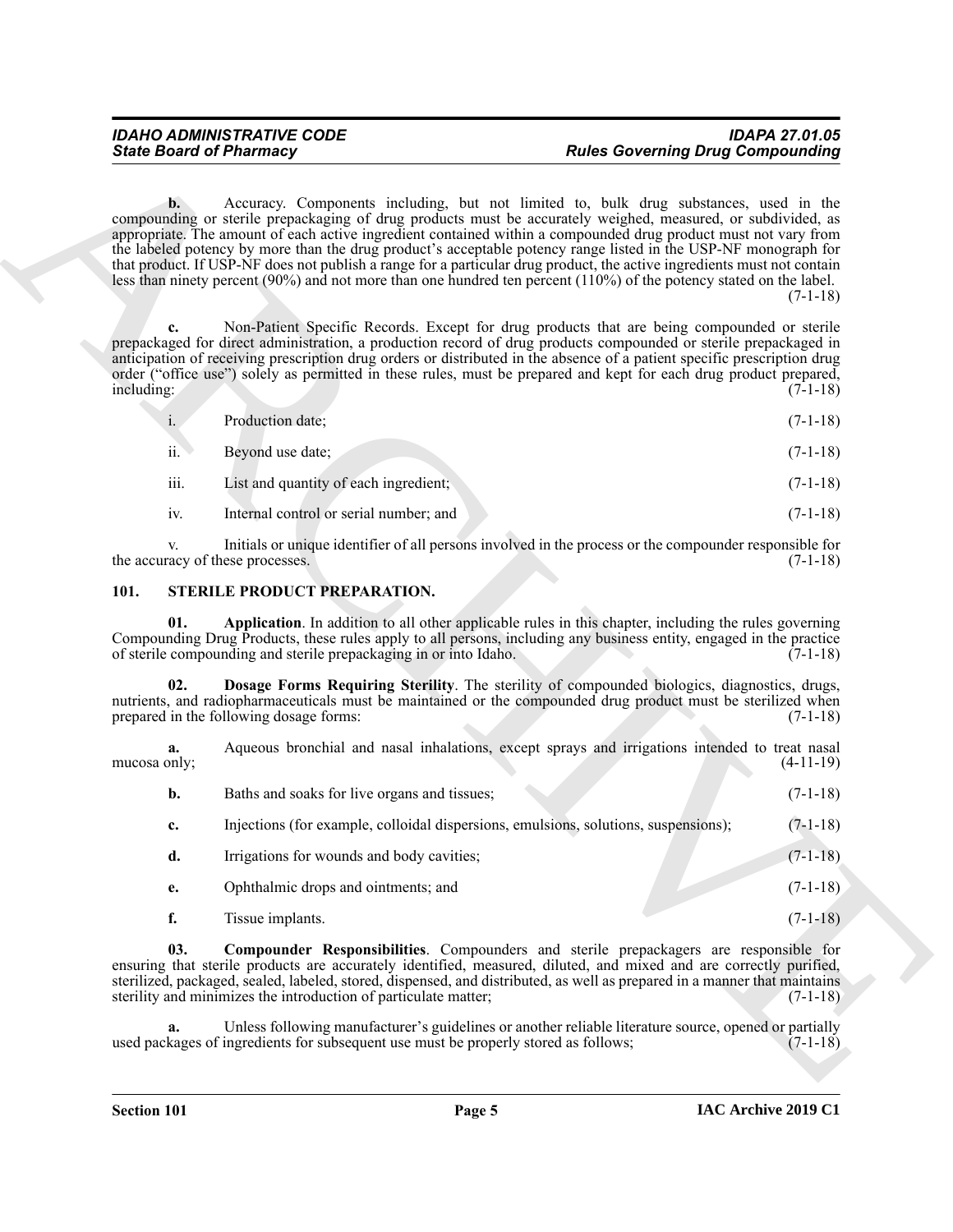### *IDAHO ADMINISTRATIVE CODE IDAPA 27.01.05 State Board of Pharmacy Rules Governing Drug Compounding*

i. Opened or entered (such as needle-punctured) single-dose containers, such as bags, bottles, syringes, and vials of sterile products and compounded sterile products shall be used within one (1) hour if opened in non-sterile conditions, and any remaining contents must be discarded; (7-1-18)

ii. Single-dose vials needle-punctured in a sterile environment may be used up to six (6) hours after initial needle puncture; (7-1-18)

iii. Opened single-dose ampules shall not be stored for any time period; and  $(7-1-18)$ 

Since Board of Phormacy - The cause of the system and the Georgridge Composition (and the system of the system of the system of the system of the system of the system of the system of the system of the system of the syste iv. Multiple-dose containers (for example, vials) that are formulated for removal of portions on multiple occasions because they contain antimicrobial preservatives, may be used for up to twenty-eight (28) days after initial opening or entering, unless otherwise specified by the manufacturer; (7-1-18)

**b.** Water-containing compounded sterile products that are non-sterile during any phase of the compounding procedure must be sterilized within six (6) hours after completing the preparation in order to minimize the generation of bacterial endotoxins; (7-1-18)

**c.** Food, drinks, and materials exposed in patient care and treatment areas shall not enter ante-areas, buffer areas, or segregated areas where components and ingredients of sterile products are prepared. (7-1-18)

<span id="page-5-1"></span>**04. Environmental Controls**. Except when prepared for immediate administration, the environment for the preparation of sterile products in a drug outlet must be in an isolated area, designed to avoid unnecessary traffic and airflow disturbances, and equipped to accommodate aseptic techniques and conditions. (7-1-18)

**a.** Hoods and aseptic environmental control devices must be certified for operational efficiency as recommended by the manufacturer or at least every six (6) months or if relocated. (7-1-18) often as recommended by the manufacturer or at least every  $\dot{x}$  (6) months or if relocated.

<span id="page-5-2"></span>**b.** Filters must be inspected and replaced in accordance with the manufacturer's recommendations.

**05. Sterile Product Preparation Equipment**. A drug outlet in which sterile products are prepared must be equipped with at least the following: (7-1-18)

Protective apparel including gowns, masks, and sterile (or the ability to sterilize) non-vinyl gloves, unless the PIC can provide aseptic isolator manufacturer's written documentation that any component of garbing is not required; (7-1-18)

**b.** A sink; (4-11-19)

**c.** A refrigerator for proper storage of additives and finished sterile products prior to delivery when v: and (7-1-18) necessary; and

**d.** An appropriate laminar airflow hood or other aseptic environmental control device such as a laminar flow biological safety cabinet, or a comparable compounding area when authorized by USP 797. (4-11-19)

<span id="page-5-0"></span>**06. Documentation Requirements**. The following documentation must also be maintained by a drug outlet in which sterile products are prepared: (7-1-18)

**a.** Justification of beyond use dates assigned, pursuant to direct testing or extrapolation from reliable is sources; literature sources;

**b.** Training records, evidencing that personnel are trained on a routine basis and are adequately skilled, educated, and instructed; (7-1-18)

**c.** Audits appropriate for the risk of contamination for the particular sterile product including:

(7-1-18)

(7-1-18)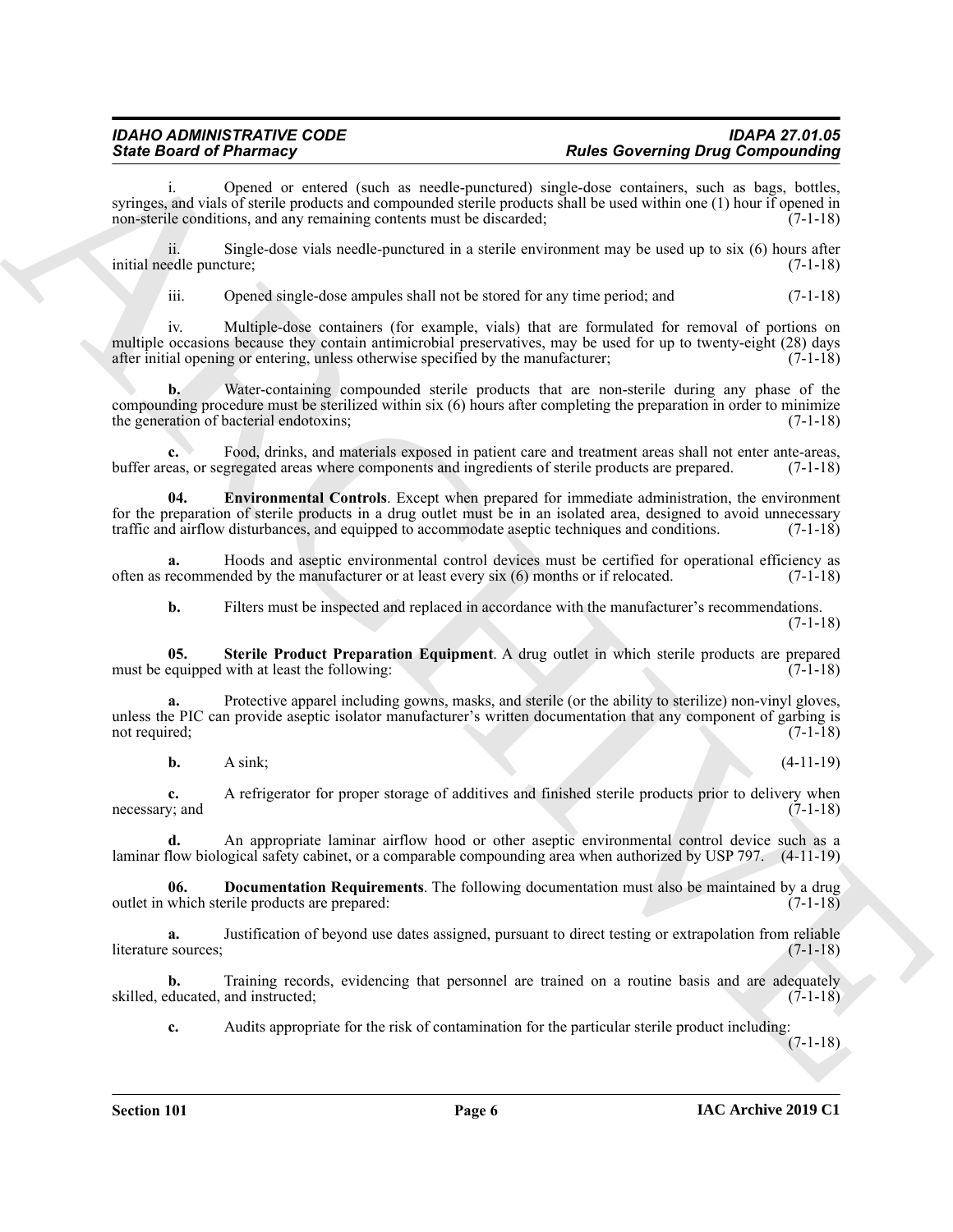### *IDAHO ADMINISTRATIVE CODE IDAPA 27.01.05*

i. Visual inspection to ensure the absence of particulate matter in solutions, the absence of leakage variantly is and vials, and the accuracy of labeling with each dispensing: (7-1-18) from bags and vials, and the accuracy of labeling with each dispensing;

ii. Periodic hand hygiene and garbing competency; (7-1-18)

iii. Media-fill test procedures (or equivalent), aseptic technique, and practice related competency evaluation at least annually by each compounder or sterile prepackager;

iv. Environmental sampling testing at least upon registration of a new drug outlet, following the servicing or re-certification of facilities and equipment, or in response to identified problems with end products, staff techniques or patient-related infections, or every six (6) months, including: (7-1-18)

| (1) | Total particle counts; | $(7-1-18)$ |  |
|-----|------------------------|------------|--|
|     |                        |            |  |

- (2) Viable air sampling; (7-1-18)
- (3) Surface sampling; (7-1-18)

Sinic Board of Humanity strategies the shortest distinction and the strategies of the shortest distinction of the strategies of the strategies of the strategies of the strategies of the strategies of the strategies of the v. Gloved fingertip sampling testing at least annually for personnel who compound low- and mediumrisk level compounded sterile preparations and every six (6) months for personnel who compound high-risk level compounded sterile preparations. (4-11-19)

vi. Sterility testing of high risk batches of more than twenty-five (25) identical packages (ampules, bags, vials, etc.) before dispensing or distributing; (7-1-18)

**d.** Temperature, logged daily; (7-1-18)

<span id="page-6-2"></span>**e.** Beyond use date and accuracy testing, when appropriate; and  $(7-1-18)$ 

**f.** Measuring, mixing, sterilizing, and purification equipment inspection, monitoring, cleaning, and nnce to ensure accuracy and effectiveness for their intended use. (7-1-18) maintenance to ensure accuracy and effectiveness for their intended use.

**07. Policies and Procedures**. Policies and procedures appropriate to the practice setting must be adopted by a drug outlet preparing sterile pharmaceutical products and must include a continuous quality improvement program for monitoring personnel qualifications and training in sterile technique, including: (7-1-18)

| Antiseptic hand cleansing;                                                                                                                                                                                                                                                                                                         |  |  | $(7-1-18)$ |
|------------------------------------------------------------------------------------------------------------------------------------------------------------------------------------------------------------------------------------------------------------------------------------------------------------------------------------|--|--|------------|
| $\mathbf{D}$ $\mathbf{D}$ $\mathbf{D}$ $\mathbf{D}$ $\mathbf{D}$ $\mathbf{D}$ $\mathbf{D}$ $\mathbf{D}$ $\mathbf{D}$ $\mathbf{D}$ $\mathbf{D}$ $\mathbf{D}$ $\mathbf{D}$ $\mathbf{D}$ $\mathbf{D}$ $\mathbf{D}$ $\mathbf{D}$ $\mathbf{D}$ $\mathbf{D}$ $\mathbf{D}$ $\mathbf{D}$ $\mathbf{D}$ $\mathbf{D}$ $\mathbf{D}$ $\mathbf{$ |  |  |            |

**b.** Disinfection of non-sterile compounding surfaces; (7-1-18)

**c.** Selecting and appropriately donning protective garb; (7-1-18)

**d.** Maintaining or achieving sterility of sterile products while maintaining the labeled strength of gredients; (7-1-18) active ingredients;

**e.** Manipulating sterile products aseptically, including mixing, diluting, purifying, and sterilizing in the proper sequence;  $(7-1-18)$ 

**f.** Choosing the sterilization method, pursuant to the risk of a contamination of particular ded sterile product; and (7-1-18) compounded sterile product; and

<span id="page-6-1"></span>**g.** Inspecting for quality standards before dispensing or distributing. (7-1-18)

#### <span id="page-6-0"></span>**102. HAZARDOUS DRUGS PREPARATION.**

In addition to all other applicable rules in this chapter, including the rules governing Compounding Drug Products and Sterile Product Preparation, these rules apply to all persons, including any business entity, engaged in the practice of compounding or sterile prepackaging with hazardous drugs. Such persons must: (7-1-18)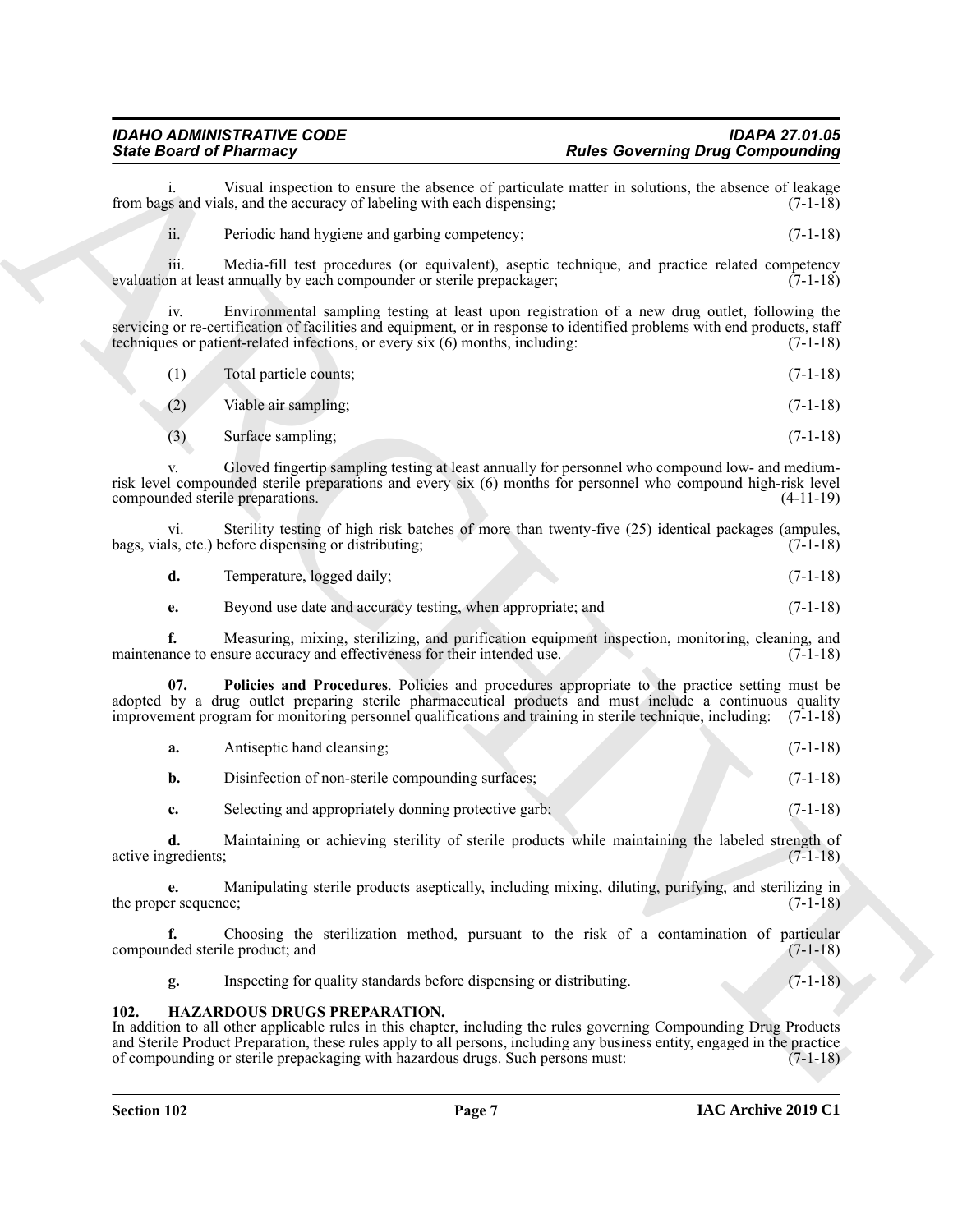<span id="page-7-9"></span>**01. Ventilation**. Ensure the storage and compounding areas have sufficient general exhaust ventilation to dilute and remove any airborne contaminants. (7-1-18)

<span id="page-7-8"></span>**02. Ventilated Cabinet**. Utilize a ventilated cabinet designed to reduce worker exposures while preparing hazardous drugs. (7-1-18)

Sinks Board of Pharmacy<br>
Units Characterize (and the stationary and compounding area faces allows a particular symptoms of the stationary of the stationary and the stationary and the stationary and the stationary and the **a.** Sterile hazardous drugs must be prepared in a dedicated Class II biological safety cabinet or a barrier isolator of appropriate design to meet the personnel exposure limits described in product material safety data sheets;  $(7-1-18)$ 

**b.** When asepsis is not required, a Class I BSC, powder containment hood or an isolator intended for ent applications may be sufficient. (7-1-18) containment applications may be sufficient.

**c.** A ventilated cabinet that re-circulates air inside the cabinet or exhausts air back into the room environment is prohibited, unless: (7-1-18)

i. The hazardous drugs in use will not volatilize while they are being handled; or (7-1-18)

<span id="page-7-4"></span><span id="page-7-1"></span>ii. The PIC can provide manufacturer written documentation attesting to the safety of such ventilation. (7-1-18)

**03. Clear Identification**. Clearly identify storage areas, compounding areas, containers, and prepared doses of hazardous drugs. (7-1-18)

**04. Labeling**. Label hazardous drugs with proper precautions, and dispense them in a manner to minimize risk of hazardous spills. (7-1-18)

<span id="page-7-6"></span>**05. Protective Equipment and Supplies**. Provide and maintain appropriate personal protective equipment and supplies necessary for handling hazardous drugs, spills and disposal.  $(7-1-18)$ 

<span id="page-7-3"></span>**06. Contamination Prevention**. Unpack, store, prepackage, and compound hazardous drugs separately from other inventory in a restricted area in a manner to prevent contamination and personnel exposure until hazardous drugs exist in their final unit dose or unit-of-use packaging. (7-1-18)

<span id="page-7-2"></span>**07. Compliance With Laws**. Comply with applicable local, state, and federal laws including for the disposal of hazardous waste.

<span id="page-7-7"></span>**08. Training**. Ensure that personnel working with hazardous drugs are trained in hygiene, garbing, receipt, storage, handling, transporting, compounding, spill control, clean up, disposal, dispensing, medical surveillance, and environmental quality and control. (7-1-18)

<span id="page-7-5"></span>**09.** Policy and Procedures Manual. Maintain a policy and procedures manual to ensure compliance rule. (7-1-18) with this rule.

#### <span id="page-7-12"></span><span id="page-7-10"></span><span id="page-7-0"></span>**103. OUTSOURCING FACILITY.**

**01. Federal Act Compliance**. An outsourcing facility must ensure compliance with 21 U.S.C. Section 353b of the Federal Food, Drug and Cosmetic Act.

<span id="page-7-11"></span>**02. Adverse Event Reports**. Outsourcing facilities must submit a copy of all adverse event reports submitted to the secretary of Health and Human Services in accordance with the content and format requirement established in Section 310.305 of Title 21 of the Code of Federal Regulations to the Board. (7-1-18)

<span id="page-7-13"></span>**03. Policies and Procedures**. An outsourcing facility must adopt policies and procedures for maintaining records pertaining to compounding, process control, labeling, packaging, quality control, distribution, complaints, and any information required by state or federal law. (7-1-18)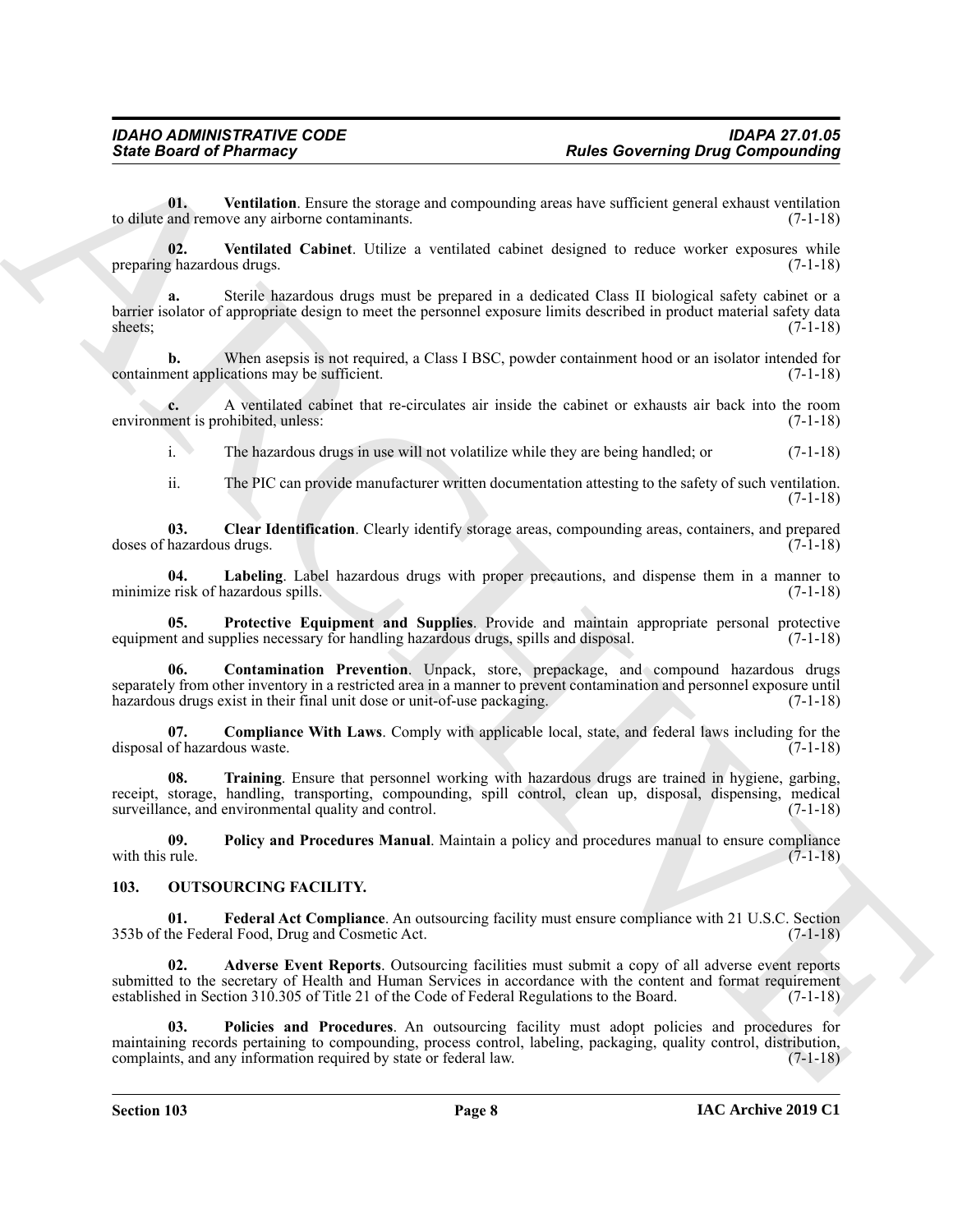#### <span id="page-8-2"></span><span id="page-8-0"></span>**104. LABELING: DISTRIBUTED COMPOUNDED DRUG PRODUCT.**

ARCHIVE Compounded and sterile prepackaged drug product distributed in the absence of a patient specific prescription drug order, solely as permitted for outsourcing facilities and pharmacies herein, must be labeled with the following information: (7-1-18) **01. Drug Name**. The name of each drug included. (7-1-18)

<span id="page-8-11"></span><span id="page-8-6"></span><span id="page-8-4"></span>**02.** Strength or Concentration. The strength or concentration of each drug included. (7-1-18)

**03. Base or Diluents**. If a sterile compounded drug product, the name and concentration of the base or diluents. (7-1-18)

<span id="page-8-9"></span><span id="page-8-3"></span>

| 04. | <b>Administration</b> . If applicable, the dosage form or route of administration. | $(7-1-18)$ |
|-----|------------------------------------------------------------------------------------|------------|
|-----|------------------------------------------------------------------------------------|------------|

- **05. Quantity**. The total quantity of the drug product. (7-1-18)
- <span id="page-8-7"></span><span id="page-8-5"></span>**06. Expiration Date**. The expiration or beyond use date. (7-1-18)

**07. Compounder Identifier**. The initials or unique identifier of the compounder responsible for the of the drug product. (7-1-18) accuracy of the drug product.

<span id="page-8-10"></span>**08. Resale Prohibited**. Resale is prohibited and products must be labeled as follows: (7-1-18)

**a.** A pharmacy that is distributing, the statement: "not for further dispensing or distribution;" and (7-1-18)

<span id="page-8-8"></span>**b.** An outsourcing facility, the statement: "not for resale." (7-1-18)

**09. Instructions, Cautions, and Warnings**. Handling, storage or drug specific instructions, cautionary information, and warnings as necessary or appropriate for proper use and patient safety.

<span id="page-8-1"></span>**105. – 999. (RESERVED)**